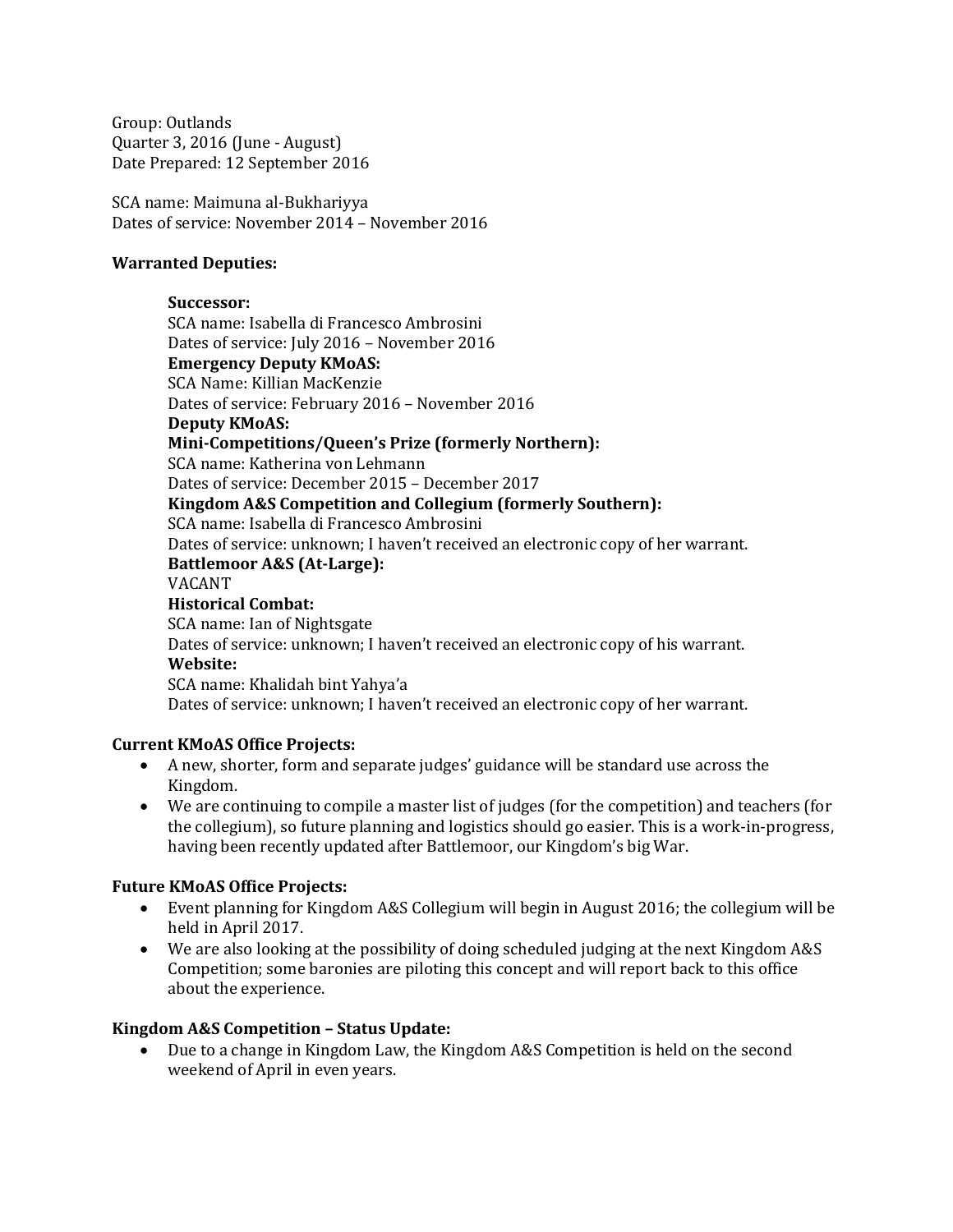• The deputy responsible for logistics and coordination with the event steward will be announced at a later date, as the current deputy will be succeeding as KMoAS in November 2016.

## **Kingdom A&S Collegium – Status Update:**

- Due to a change in Kingdom Law, the Kingdom A&S Collegium has been established and is held on the second weekend of April in odd years. The Collegium will be hosted by the Shire of Aarquelle (Pueblo, CO).
- The deputy responsible for logistics and coordination with the event steward will be announced at a later date, as the current deputy will be succeeding as KMoAS in November 2016.

#### **A&S Activities of Note (events, displays, competitions, etc.):**

- To get artisans more comfortable with displaying at smaller events and to prepare them, incrementally, for larger A&S competitions and Kingdom A&S and interkingdom Wars, local groups are encouraged to support artisans' displays and local competitions. The deputy responsible for these is Baroness Katherina von Lehmann.
- Battlemoor was hosted over Labor Day weekend and had over 80 classes offered over a four-day period. Baronies had an opportunity to present a display of arts and sciences. The history of the Kingdom (this is our 30<sup>th</sup> birthday) was also highlighted at Battlemoor, with a museum of the ancient and venerable pieces of our history.
- Queen's Prize (the A&S display for individuals with the AoA-level arts award or lower) will be held in the Canton of Hawk's Hollow, Barony of Caerthe in October 2016.

## **A&S Classes/Events in Local Groups:**

- Aarquelle (Shire)
	- o Classes: garb; bobbin lace; court-dancing; wire-weaving; Middle-Eastern dance; leatherworking; lampworking; banner-making.
	- o Events: A&S track at Aarquelle Highlands' Rapier Camp: lampworking; armoring; basket-weaving; singing; period games; metalworking; period sewing techniques.
- al-Barran (Barony)
	- o Classes: scribal; sewing circle; armoring; banner-painting.
	- o Events: planning for Day of A&S, Baronial A&S Competition (19 November 2016).
- Blackwater Keep (Shire)
	- o Classes: sewing, court-dancing, SCA 101.
- Bryngolau (Shire)
	- o Classes: none; new A&S minister starts her warrant in October 2016.
- Caer Galen (Barony):
	- o Classes: bookbinding; largesse.
- Caerthe (Barony)
	- o Classes: torch-fired enameling; garb; largesse; metalworking.
- Citadel (Barony)
	- o Classes: Persian beverages; period pigments; court-dancing; regalia; mug-covers; smithing; banner-painting; vocal music; fiber arts.
- Draca Mor (Shire)
	- o Classes: drop-spindle; Viking wire-weaving; needle felting; fletching.
- Dragonsspine (Barony)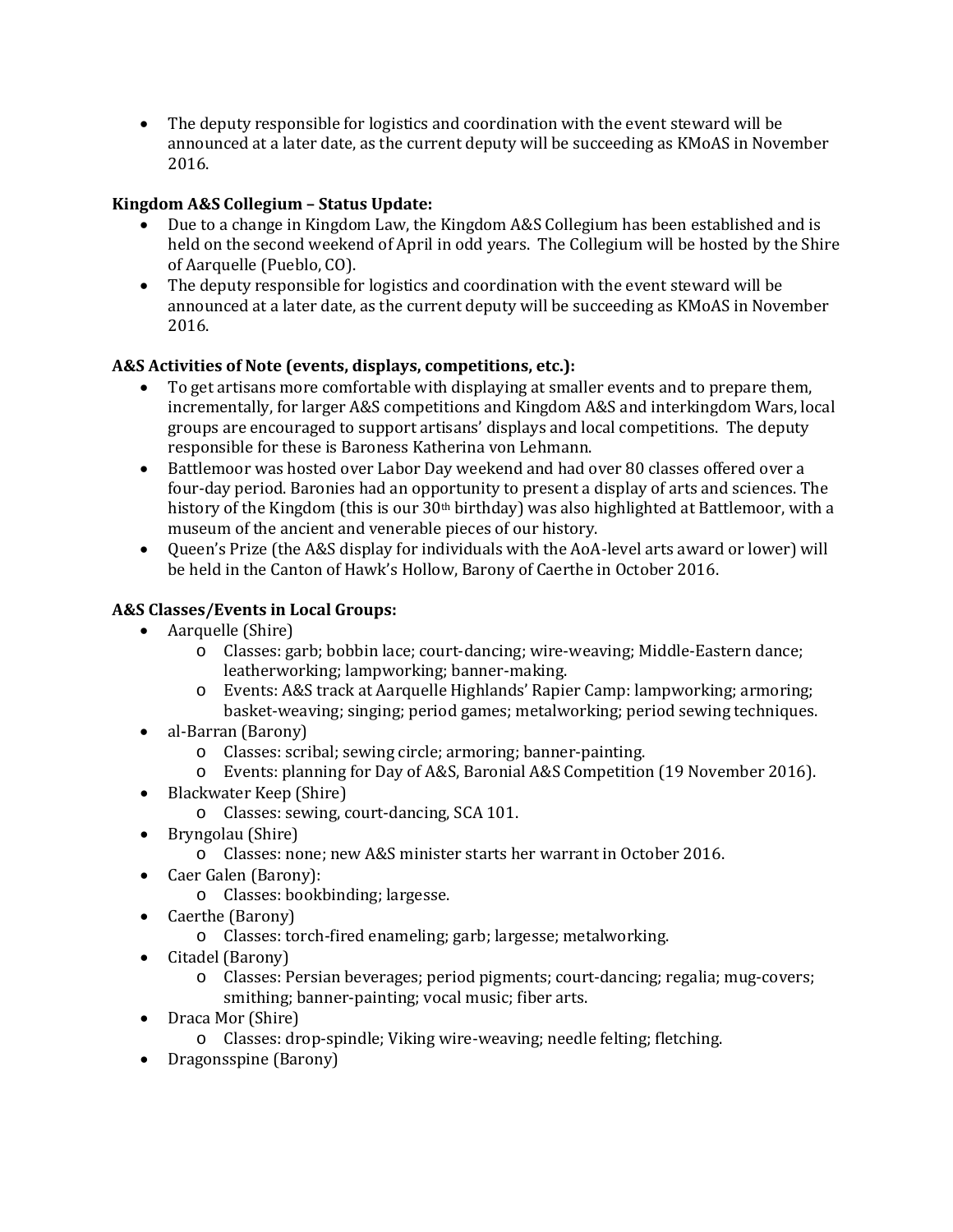- o Classes (local): SCA 101; Royal Outlands' Interkingdom University; Gate 101; Feast Coordination 101. At Battlemoor: Chip-carving; personae development; cheesemaking; naalbinding; ROIU; history of the Outlands.
- Fontaine dans Sable (Barony)
	- o Classes: garb; heraldry; largesse; leatherworking; general sewing; cotehardies.
- Nahrun Kabirun (Shire)
	- o Classes: garb; armor smiting; fabric painting; headwear; feast coordination; SCA 101 (for newcomers).
- Plattefordham (Shire)
	- o Classes: open-house project nights; armoring/metalworking; garb.
- Unser Hafen (Barony)
	- o Classes: none.
- Villaleon (Shire)
	- o Classes: none.
- White Mountain (Shire)
	- o Classes: none.

#### **Groups with No Local MoAS:**

- 1. Blackwater Keep (although the former MoAS submits reports sporadically)
- 2. Blaiddwyn (college of al-Barran)
- 3. Bloodstone (canton of Caerthe)
- 4. Bofharrach (canton of Unser Hafen)
- 5. Drygestan
- 6. Gleann Medonach
- 7. Hawk's Hollow
- 8. Hinterland
- 9. Rammes Keep (college of Unser Hafen)
- 10. Ravenhyrst (canton of Caerthe)
- 11. Rio de las Animas
- 12. St. Golias
- 13. Scola Metallorum (college of Caerthe)
- 14. Three Spires (college of Caerthe)
- 15. Tygre's Keep (college of Dragonsspine)
- 16. White Mountain
- 17. Windkeep

# **Kingdom-Wide Guilds:**

- Brewers' (guild-minister: TBA)
	- o Guild-members are deciding if they wish this to be an official Kingdom guild or not…
- Fiber Arts (guild-minister: Lady Unna Farulfsdottir)
	- o Guild-members are deciding if they wish this to be an official Kingdom guild or not…
- KAOS (guild-minister: THLady Hannah de Ávila)
	- o Not clear if this is an official Kingdom guild; it is a gathering of artisans across the Kingdom who exchange artistic gifts (a la the known-world Noblesse Largesse)…
- Lampwork (guild-minister: THLady Hannah de Ávila)
	- o This group wanted to be an official guild, but the Kingdom Seneschal and Kingdom Exchequer did not support the charter.
- Moneying (guild-minister: Lady Cáelainn ingen Cháemgein hui Thaidc)
	- o Guild-members are working on the coins for the Heirs.